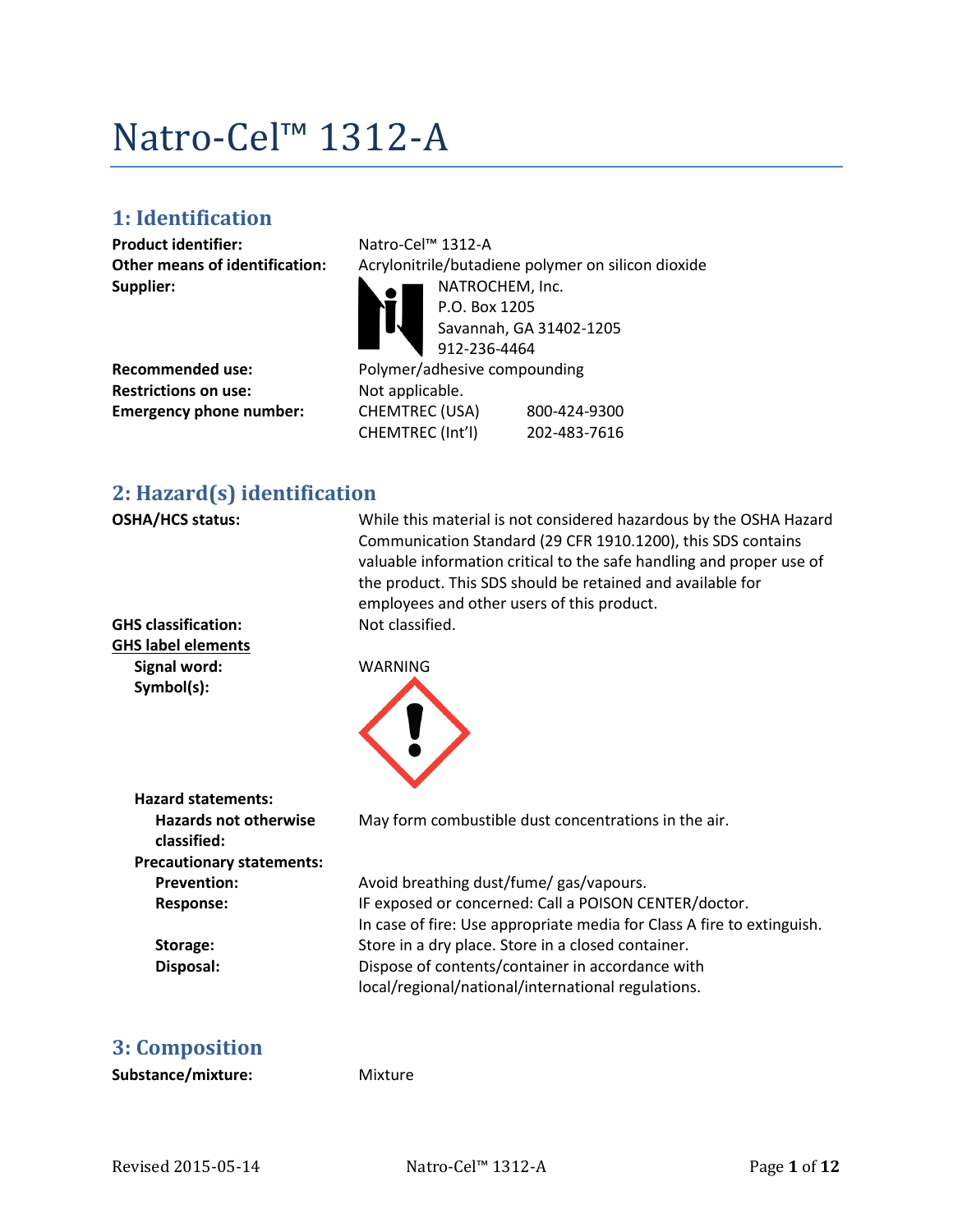| Ingredient                       | <b>Synonyms</b> | <b>CAS number</b> | Concentration (%) |
|----------------------------------|-----------------|-------------------|-------------------|
| Acrylonitrile/butadiene polymer  |                 | Proprietary       | 70-74             |
| 4-vinyl cyclohexene              |                 | $100 - 40 - 3$    | < 0.1             |
| acrylonitrile                    |                 | $107 - 13 - 1$    | $<$ 10 ppm        |
| Silica, amorphous, precipitated, |                 | 112926-00-8       | $26 - 30$         |
| and gel                          |                 |                   |                   |

Contains no detectable crystalline silica (detection limit <0.01% by weight)

Any concentration shown as a range is to protect confidentiality or is due to batch variation.

**There are no additional ingredients present which, within the current knowledge of the supplier and in the concentrations applicable, are classified as hazardous to health or the environment and hence require reporting in this section.**

**Occupational exposure limits, if available, are listed in Section 8.**

## **4: First-aid measures**

If ingestion, irritation, any type of overexposure or symptoms of overexposure occur during or persists after use of this product, contact a POISON CONTROL CENTER, EMERGENCY ROOM, OR PHYSICIAN immediately; have SDS information available. Never give anything by mouth to an unconscious or convulsing person.

#### **Description of necessary first aid measures**

| Eye contact:                                        | Check for and remove any contact lenses. Immediately flush eyes      |
|-----------------------------------------------------|----------------------------------------------------------------------|
|                                                     | with running water for at least 15 minutes, keeping eyelids open.    |
|                                                     | Seek immediate medical attention.                                    |
| Inhalation:                                         | Remove to fresh air. Keep person warm and at rest. If not breathing, |
|                                                     | if breathing is irregular, or if respiratory arrest occurs, provide  |
|                                                     | artificial respiration or oxygen by trained personnel.               |
| <b>Skin contact:</b>                                | Remove contaminated clothing and shoes. Wash skin thoroughly         |
|                                                     | with soap and water or use recognized skin cleanser. Do NOT use      |
|                                                     | solvents or thinners.                                                |
| Ingestion:                                          | If swallowed, seek medical advice immediately and show this          |
|                                                     | container or label. Keep person warm and at rest. Do NOT induce      |
|                                                     | vomiting.                                                            |
| Most important symptoms/effects, acute and delayed. |                                                                      |
| <b>Potential acute health effects</b>               |                                                                      |
| Eye contact:                                        | No significant irritation expected other than possible mechanical    |
|                                                     | irritation.                                                          |
| Inhalation:                                         | Exposure to airborne concentrations above statutory or               |
|                                                     | recommended exposure limits may cause irritation of the nose,        |
|                                                     | throat, and lungs.                                                   |
| <b>Skin contact:</b>                                | Prolonged or repeated contact may dry skin and cause irritation.     |
| Ingestion:                                          | No known significant effects or critical hazards.                    |
| Over-exposure signs/symptoms                        |                                                                      |
| Eye contact:                                        | Adverse symptoms may include the following:                          |
|                                                     | Irritation                                                           |
|                                                     | Redness                                                              |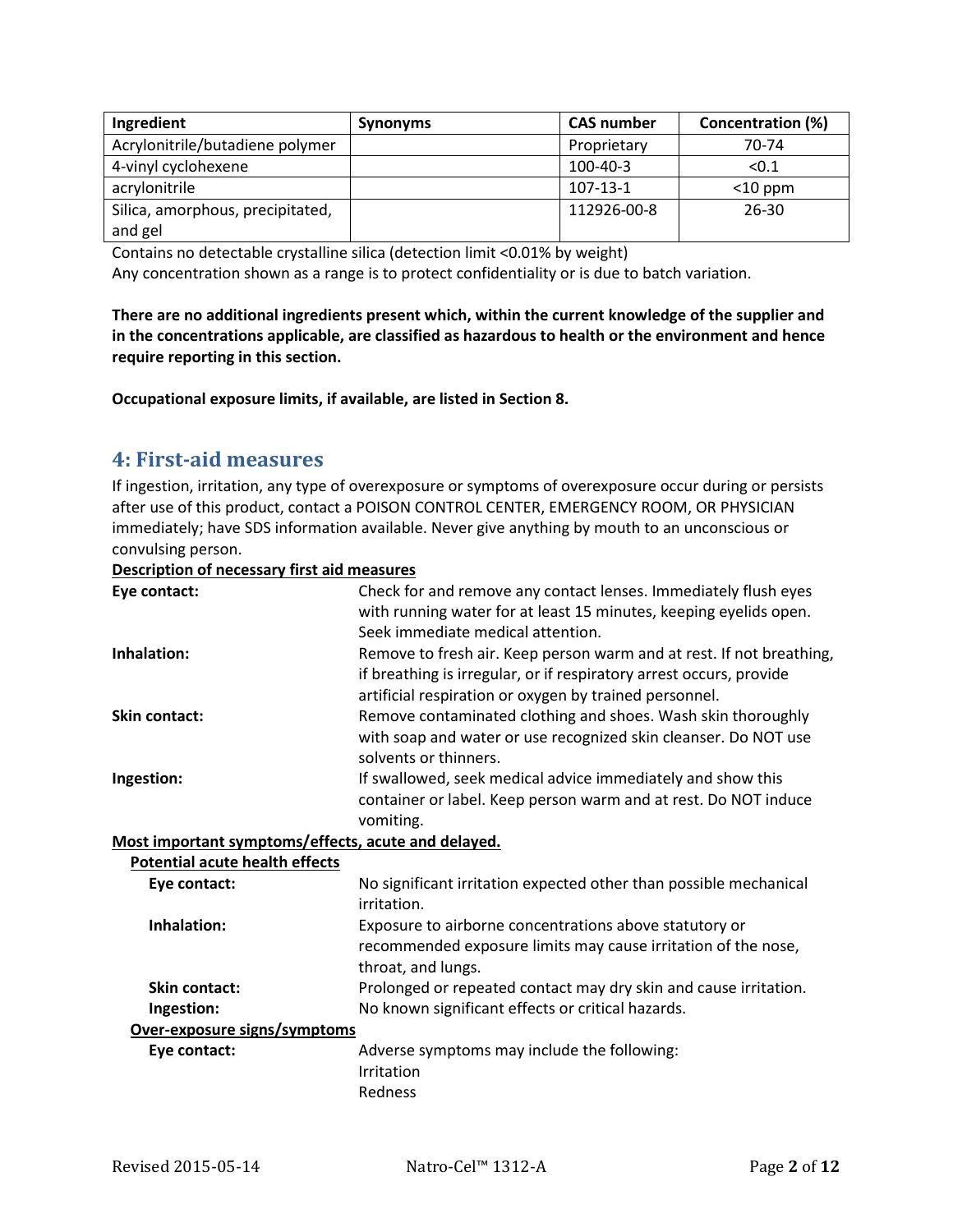| Inhalation:                                                                          | Adverse symptoms may include the following:<br>Coughing         |  |
|--------------------------------------------------------------------------------------|-----------------------------------------------------------------|--|
|                                                                                      | Respiratory tract irritation                                    |  |
| <b>Skin contact:</b>                                                                 | Adverse symptoms may include the following:                     |  |
|                                                                                      | <b>Dryness</b>                                                  |  |
| Ingestion:                                                                           | No specific data.                                               |  |
| Indication of immediate medical attention and special treatment needed, if necessary |                                                                 |  |
| Notes to physician:                                                                  | Treat symptomatically. Contact poison treatment specialist      |  |
|                                                                                      | immediately if large quantities have been ingested or inhaled.  |  |
| <b>Specific treatments:</b>                                                          | No specific treatment.                                          |  |
| <b>Protection of first-aiders:</b>                                                   | No action shall be taken involving any personal risk or without |  |
|                                                                                      | suitable training.                                              |  |
| Contovicological information (Costian 11)                                            |                                                                 |  |

**See toxicological information (Section 11)**

## **5: Fire-fighting measures**

| <b>Extinguishing media</b>                |                                                                                                                                                                                                                    |
|-------------------------------------------|--------------------------------------------------------------------------------------------------------------------------------------------------------------------------------------------------------------------|
| Suitable extinguishing media:             | Use an extinguishing agent suitable for Class A fires (ordinary<br>combustibles). CO <sub>2</sub> is generally not recommended for use on Class A<br>fires as a lack of cooling capacity may result in reignition. |
| <b>Unsuitable extinguishing</b><br>media: | None known.                                                                                                                                                                                                        |
| <b>Specific hazards arising from</b>      | No specific fire or explosion hazard. When transferring material into                                                                                                                                              |
| the chemical:                             | flammable solvents, use proper grounding to avoid electrical sparks.                                                                                                                                               |
| <b>Hazardous thermal</b>                  | Under normal conditions of storage and use, hazardous                                                                                                                                                              |
| decomposition products:                   | decomposition products should not be produced.                                                                                                                                                                     |
| Special protective actions for            | No action shall be taken involving any personal risk or without                                                                                                                                                    |
| firefighters:                             | proper training.                                                                                                                                                                                                   |
| Special protective equipment              | As in any fire, wear self-contained breathing apparatus operated in                                                                                                                                                |
| for firefighters:                         | pressure-demand mode (NIOSH approved or equivalent) and full<br>protective gear.                                                                                                                                   |

## **6: Accidental release measures**

### **Personal precautions, protective equipment, and emergency procedures**

| For non-emergency<br>personnel:                       | No action shall be taken involving any personal risk or without<br>suitable training. Keep unnecessary and unprotected personnel from<br>entering. Do not touch or walk through spilled material. Product                            |  |
|-------------------------------------------------------|--------------------------------------------------------------------------------------------------------------------------------------------------------------------------------------------------------------------------------------|--|
|                                                       | forms slippery surface when combined with water.                                                                                                                                                                                     |  |
| For emergency responders:                             | If specialized clothing is required to deal with the spillage, take note<br>of any information in Section 8 on suitable and unsuitable materials.<br>See also the information immediately above in "For non-emergency<br>personnel". |  |
| <b>Environmental precautions:</b>                     | Inform the relevant authorities if the product has caused                                                                                                                                                                            |  |
|                                                       | environmental pollution (sewers, waterways, soil, or air).                                                                                                                                                                           |  |
| Methods and materials for containment and cleaning up |                                                                                                                                                                                                                                      |  |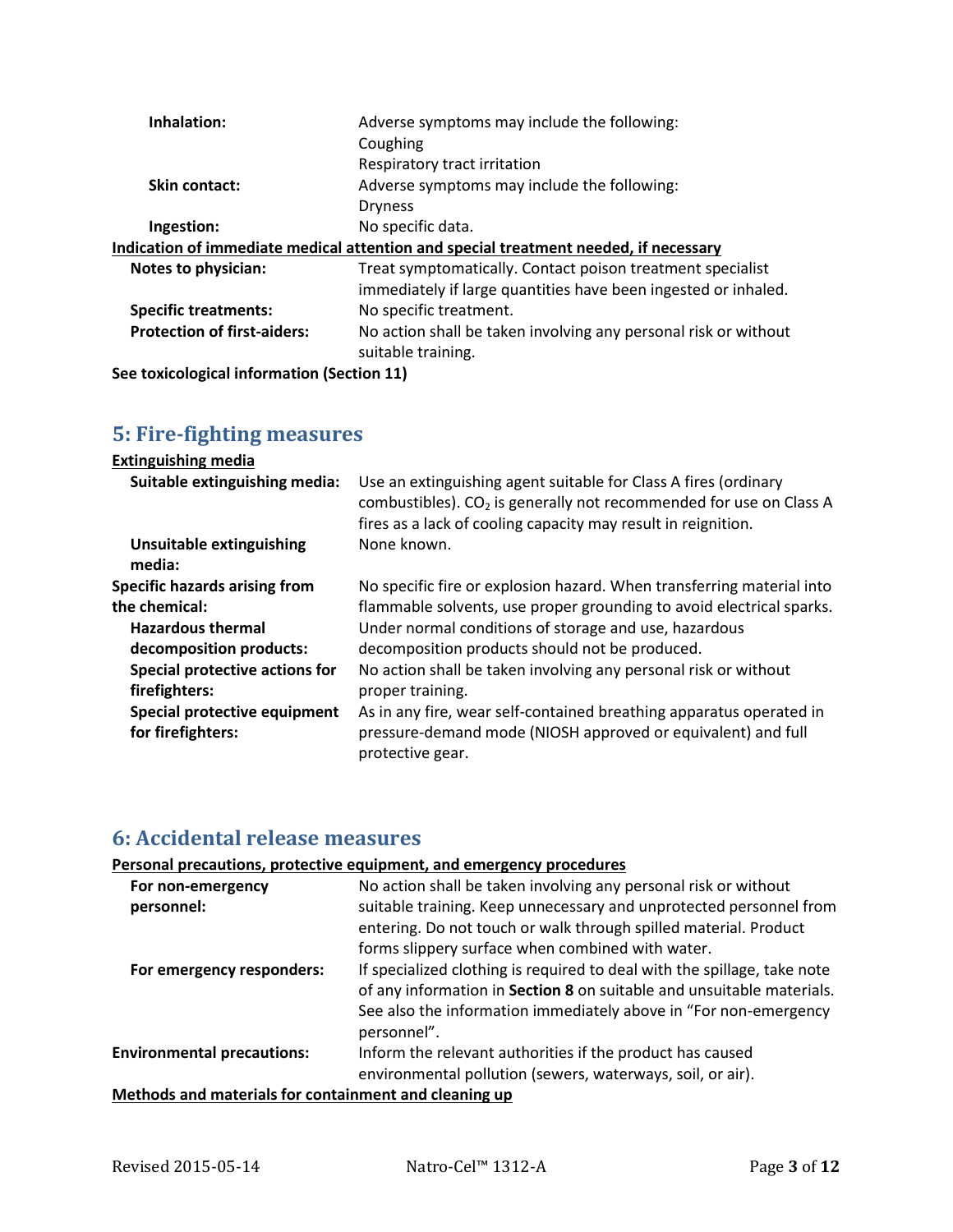| Small spill:                                     | Vacuum or sweep up material and place in a designated, labeled |
|--------------------------------------------------|----------------------------------------------------------------|
|                                                  | waste container.                                               |
| Large spill:                                     | Vacuum or sweep up material and place in a designated, labeled |
|                                                  | waste container.                                               |
| See Section 1 for emergency contact information. |                                                                |
|                                                  |                                                                |

**See Section 8 for information on appropriate personal protective equipment. See Section 13 for additional waste treatment information.**

## **7: Handling and storage**

| <b>Precautions for safe handling</b>                             |                                                                                                                                                                                                                                                                                                                                                                                                                                                                                                                      |
|------------------------------------------------------------------|----------------------------------------------------------------------------------------------------------------------------------------------------------------------------------------------------------------------------------------------------------------------------------------------------------------------------------------------------------------------------------------------------------------------------------------------------------------------------------------------------------------------|
| <b>Protective measures:</b>                                      | Put on appropriate personal protective equipment (see Section 8).                                                                                                                                                                                                                                                                                                                                                                                                                                                    |
| Advice on general                                                | Eating, drinking, and smoking should be prohibited in areas where                                                                                                                                                                                                                                                                                                                                                                                                                                                    |
| occupational hygiene:                                            | this material is handled, stored, and processed. Workers should<br>wash hands and face before eating, drinking, and smoking. Remove<br>contaminated clothing and protective equipment before entering<br>eating areas. When transferring material into flammable solvents,<br>use proper grounding to avoid electrical sparks. Avoid alteration of<br>product properties before use. Calcining (which may result in<br>crystalline silica formation) or mixing with additives may alter<br>toxicological properties. |
|                                                                  | See also Section 8 for additional information on hygiene measures.                                                                                                                                                                                                                                                                                                                                                                                                                                                   |
| Conditions for safe storage,<br>including any incompatibilities: | Store in accordance with local regulations. Store in original container<br>protected from direct sunlight in a dry, cool, and well-ventilated area<br>away from incompatible materials (see Section 10) and food and<br>drink. Keep container tightly closed and sealed until ready for use.<br>Do not store in unlabeled containers.                                                                                                                                                                                |

## **8: Exposure controls/personal protection**

## **Control parameters**

| Occupational exposure limits                                         |                                                                        |  |  |
|----------------------------------------------------------------------|------------------------------------------------------------------------|--|--|
|                                                                      | Components with limit values that require monitoring at the workplace: |  |  |
| 4-vinvyl cyclohexene (100-40-3)                                      |                                                                        |  |  |
| <b>ACGIH TLV</b>                                                     | 0.1 ppm TWA                                                            |  |  |
| Acrylonitrile (107-13-1)                                             |                                                                        |  |  |
| <b>OSHA PEL</b>                                                      | 2 ppm TWA                                                              |  |  |
| <b>ACGIH TLV</b>                                                     | 2 ppm TWA                                                              |  |  |
| <b>Recommended monitoring</b>                                        | If this product contains ingredients with exposure limits, personal,   |  |  |
| procedures:                                                          | workplace atmosphere, or biological monitoring may be required to      |  |  |
|                                                                      | determine the effectiveness of the ventilation or other control        |  |  |
|                                                                      | measures and/or the necessity to use respiratory protective            |  |  |
|                                                                      | equipment. Reference should be made to appropriate monitoring          |  |  |
|                                                                      | standards. Reference to national guidance documents for methods        |  |  |
| for the determination of hazardous substances will also be required. |                                                                        |  |  |
| <b>Appropriate engineering</b>                                       | Good general ventilation should be sufficient to control worker        |  |  |
| controls:                                                            | exposure to airborne contaminants.                                     |  |  |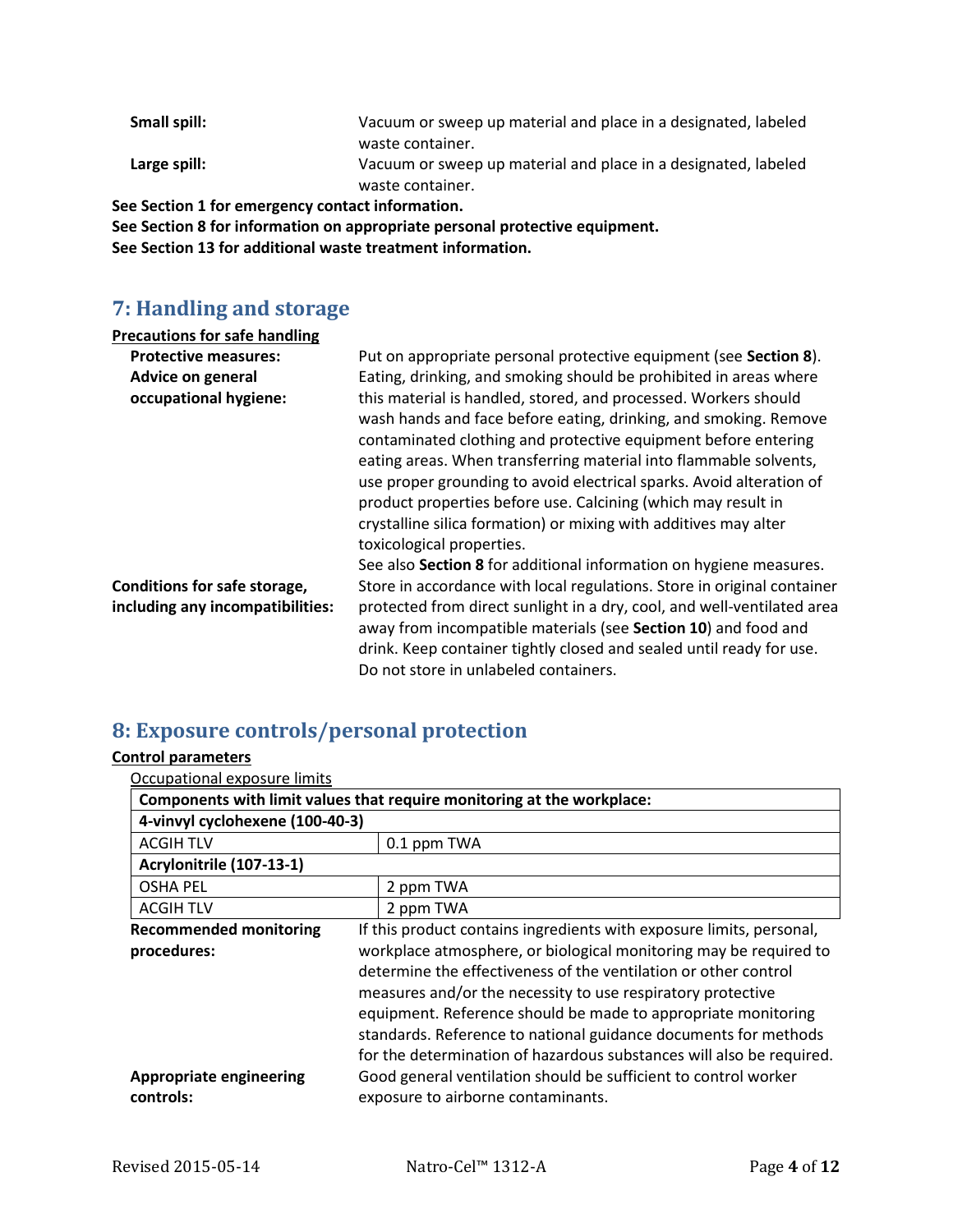| <b>Environmental exposure</b>         | Emissions from ventilation or work process equipment should be                                                                         |
|---------------------------------------|----------------------------------------------------------------------------------------------------------------------------------------|
| controls:                             | checked to ensure that they comply with the requirements of<br>environmental protection legislation. In some cases, fume scrubbers,    |
|                                       | filters, or engineering modifications to process equipment will be                                                                     |
|                                       | necessary to reduce emissions to acceptable levels.                                                                                    |
| <b>Individual protection measures</b> |                                                                                                                                        |
| <b>Hygiene measures:</b>              | Wash hands, forearms, and face thoroughly after handling chemical                                                                      |
|                                       | products, before eating, smoking, and using the lavatory, and at the                                                                   |
|                                       | end of the working period. Appropriate techniques should be used to                                                                    |
|                                       | remove potentially contaminated clothing. Wash contaminated                                                                            |
|                                       | clothing before reusing. Ensure that eyewash stations and safety                                                                       |
|                                       | showers are close to the workstation location.                                                                                         |
| <b>Eye/face protection:</b>           | Safety eyewear complying with an approved standard should be                                                                           |
|                                       | used when a risk assessment indicates this is necessary to avoid                                                                       |
|                                       | exposure to liquid splashes, mists, gases, or dusts. If contact is                                                                     |
|                                       | possible, the following protection should be worn, unless the                                                                          |
|                                       | assessment indicates a higher degree of protection: splash goggles.                                                                    |
| <b>Skin protection</b>                |                                                                                                                                        |
| Hand protection:                      | Chemical-resistant, impervious gloves complying with an approved                                                                       |
|                                       | standard should be worn at all times when handling chemical                                                                            |
|                                       | products if a risk assessment indicates this is necessary. When                                                                        |
|                                       | handling hot material, wear heat-resistant gloves that are able to                                                                     |
|                                       | withstand the temperature of molten product.                                                                                           |
| <b>Body protection:</b>               | Personal protective equipment for the body should be selected                                                                          |
|                                       | based on the task being performed and the risks involved and should                                                                    |
|                                       | be approved by a specialist before handling this product.                                                                              |
| Other skin protection:                | Appropriate footwear and any additional skin protection measures<br>should be selected based on the task being performed and the risks |
|                                       | involved and should be approved by a specialist before handling this                                                                   |
|                                       | product.                                                                                                                               |
| <b>Respiratory protection:</b>        | Respirator selection must be based on known or anticipated                                                                             |
|                                       | exposure levels, the hazards of the product and the safe working                                                                       |
|                                       | limits of the selected respirator. If workers are exposed to                                                                           |
|                                       | concentrations above the exposure limit, they must use appropriate,                                                                    |
|                                       | certified respirators. Use a properly fitted, air-purifying or air-fed                                                                 |
|                                       | respirator complying with an approved standard if a risk assessment                                                                    |
|                                       | indicates this is necessary.                                                                                                           |

## **9: Physical and chemical properties**

| Appearance                      |                                   |
|---------------------------------|-----------------------------------|
| <b>Physical state:</b>          | Powder, solid, or granular solid. |
| Color:                          | White to tan.                     |
| Odor:                           | Sharp mercaptan.                  |
| <b>Odor threshold:</b>          | Not available.                    |
| pH:                             | Not available.                    |
| <b>Melting/freezing point:</b>  | Not available.                    |
| <b>Boiling point and range:</b> | Not available.                    |
|                                 |                                   |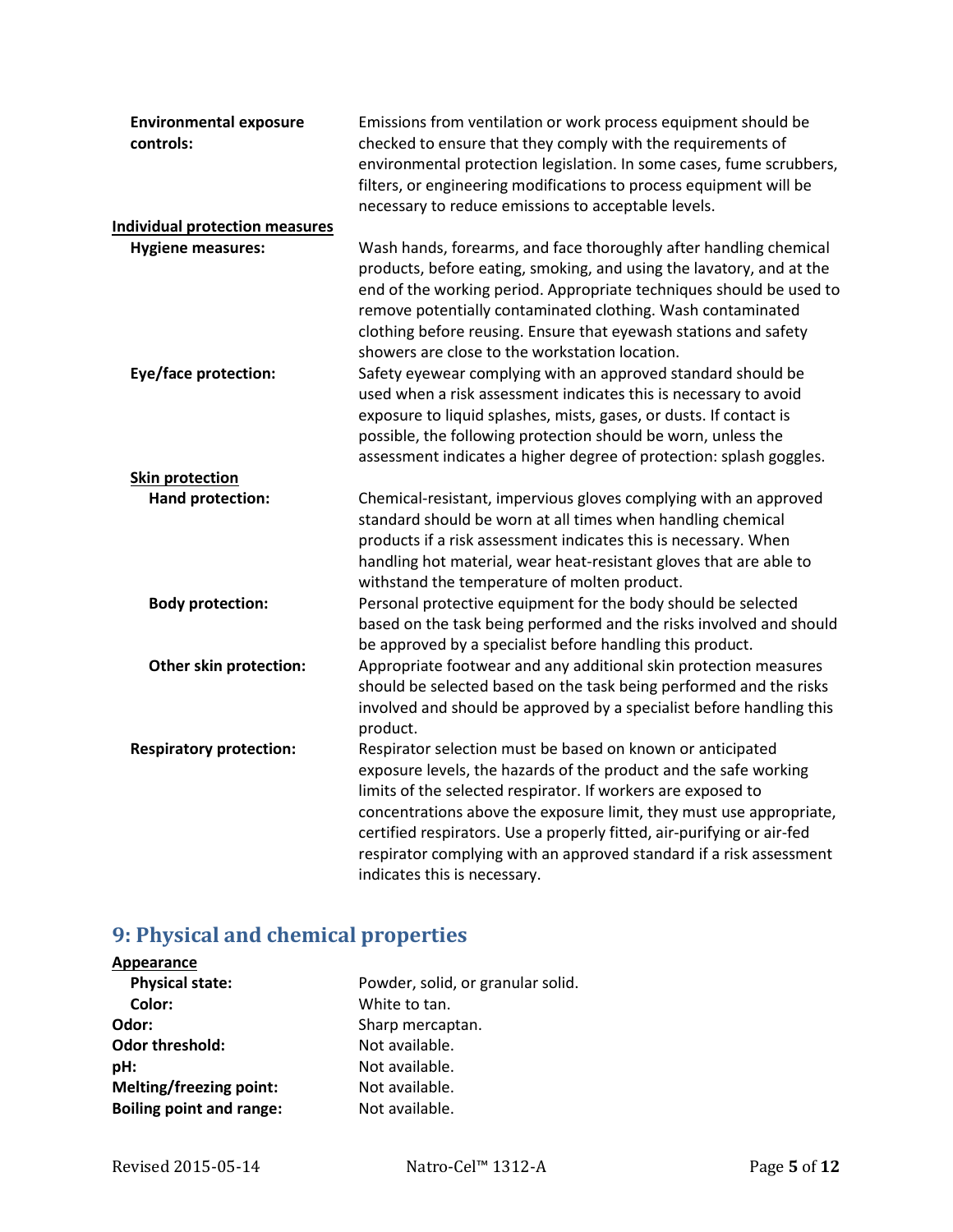| Flash point:                      | Not available.  |
|-----------------------------------|-----------------|
| <b>Evaporation rate:</b>          | Not available.  |
| Flammability:                     | Not available.  |
| <b>Flammability or explosive</b>  | Not available.  |
| limits:                           |                 |
| Vapor pressure:                   | Not available.  |
| Vapor density:                    | Not available.  |
| <b>Relative density:</b>          | Not available.  |
| Solubility:                       | Not available.  |
| <b>Partition coefficient: n-</b>  | Not available.  |
| octanol/water:                    |                 |
| <b>Auto-ignition temperature:</b> | Not available.  |
| <b>Decomposition temperature:</b> | Not available.  |
| <b>Viscosity:</b>                 | Not applicable. |

## **10: Stability and reactivity**

| <b>Reactivity:</b>                            | No specific test data related to reactivity available for this product or<br>its ingredients.                                                                                                                                                                                                                                             |
|-----------------------------------------------|-------------------------------------------------------------------------------------------------------------------------------------------------------------------------------------------------------------------------------------------------------------------------------------------------------------------------------------------|
| <b>Chemical stability:</b>                    | This product is stable when properly stored and handled.                                                                                                                                                                                                                                                                                  |
| <b>Possibility of hazardous</b><br>reactions: | Under normal conditions of storage and use, hazardous reactions<br>will not occur.                                                                                                                                                                                                                                                        |
| <b>Conditions to avoid:</b>                   | Overheating. High temperature (>800°C) treatment (calcining). Avoid<br>alteration of product properties before use. Calcining (which may<br>result in crystalline silica formation) or mixing with additives may<br>alter toxicological properties.<br>Avoid generating dust.<br>Refer to protective measures listed in Sections 7 and 8. |
| Incompatible materials:                       | Reactive or incompatible with the following materials: acids,<br>oxidizing materials, strong alkalis, strong reducing agents.                                                                                                                                                                                                             |
| <b>Hazardous decomposition</b><br>products:   | Carbon monoxide, carbon dioxide, hydrogen cyanide, nitrogen<br>oxides, hydrocarbons, sulfur oxides.                                                                                                                                                                                                                                       |

## **11: Toxicological information**

### **Information on toxicological effects**

### **Acute toxicity**

| Ingredient          | <b>Result</b>   | <b>Species</b> | <b>Dose</b>        | <b>Exposure</b> |
|---------------------|-----------------|----------------|--------------------|-----------------|
| 4-vinyl cyclohexene | LD50 dermal     | Rabbit         | $20 \text{ mL/kg}$ |                 |
|                     | LD50 oral       | Rat            | $3,080 \mu L/kg$   |                 |
| acrylonitrile       | LD50 dermal     | Rabbit         | 250 mL/kg          |                 |
|                     | LD50 oral       | Rat            | 78 mL/kg           |                 |
|                     | LC50 inhalation | Rat            | 425 mg/kg          |                 |

## **Irritation/corrosion**

| <b>Conclusion/summary</b> |  |
|---------------------------|--|
| Skin:                     |  |
| Eves:                     |  |

**Skin:** No known significant effects or critical hazards. **Figure 3.1** No known significant effects or critical hazards.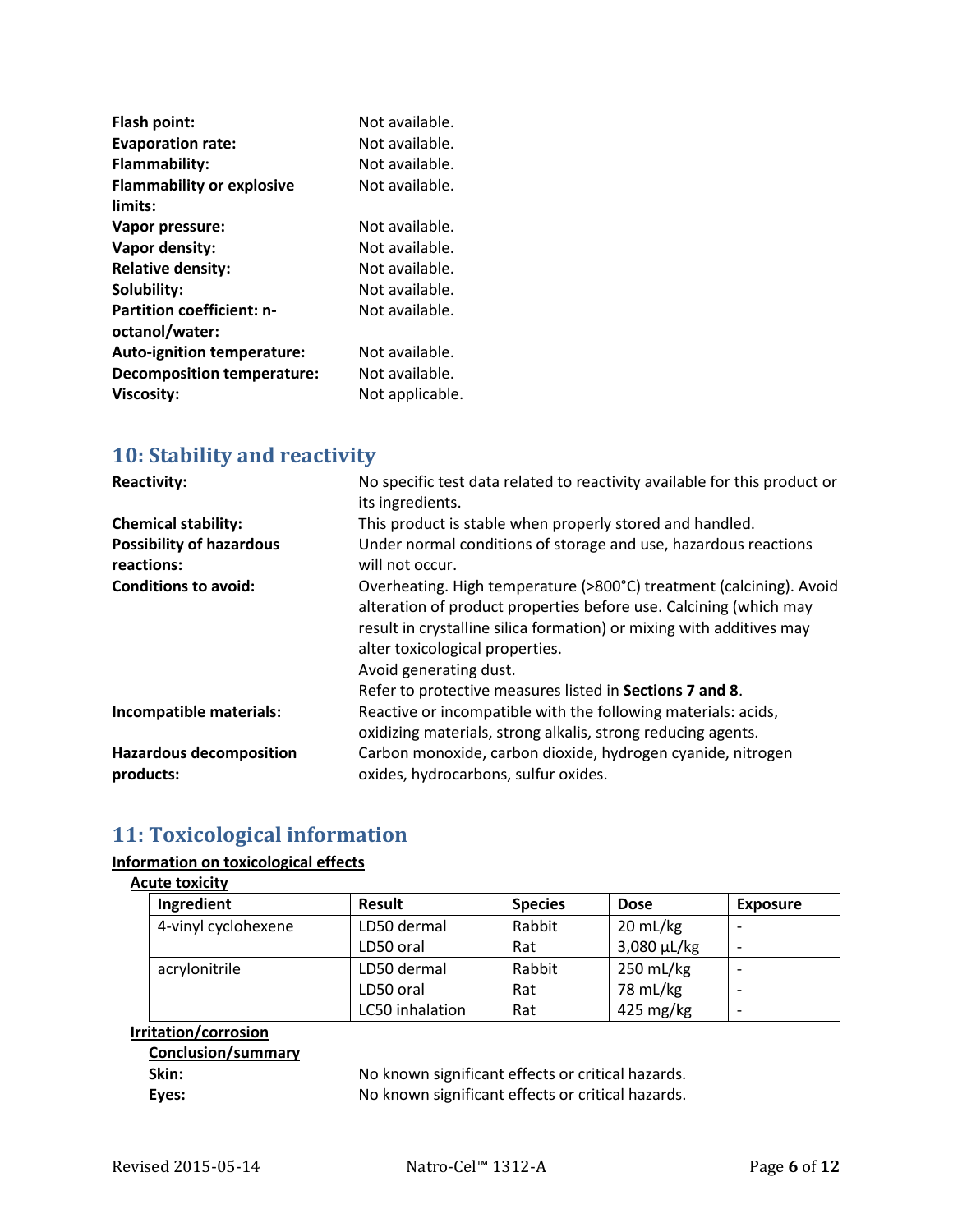| <b>Respiratory:</b>                                                                        | No known significant effects or critical hazards.                                                      |             |                                                                   |
|--------------------------------------------------------------------------------------------|--------------------------------------------------------------------------------------------------------|-------------|-------------------------------------------------------------------|
| Sensitization<br>Conclusion/summary:                                                       |                                                                                                        |             |                                                                   |
| Skin:                                                                                      |                                                                                                        |             |                                                                   |
| <b>Respiratory:</b>                                                                        | No known significant effects or critical hazards.<br>No known significant effects or critical hazards. |             |                                                                   |
| <b>Mutagenicity:</b>                                                                       |                                                                                                        |             |                                                                   |
| <b>Conclusion/summary:</b>                                                                 |                                                                                                        |             | No known significant effects or critical hazards.                 |
| Carcinogenicity                                                                            |                                                                                                        |             |                                                                   |
| <b>Conclusion/summary:</b>                                                                 |                                                                                                        |             | No known significant effects or critical hazards.                 |
| <b>Classification</b>                                                                      |                                                                                                        |             |                                                                   |
| Ingredient                                                                                 | <b>OSHA</b>                                                                                            | <b>IARC</b> | <b>NTP</b>                                                        |
| Silica, amorphous,                                                                         |                                                                                                        | 3           | $\overline{a}$                                                    |
| precipitated, and gel                                                                      |                                                                                                        |             |                                                                   |
| 4-vinyl cyclohexene                                                                        | $\overline{a}$                                                                                         | 2B          | Reasonably anticipated                                            |
| acrylonitrile                                                                              |                                                                                                        | 2B          | Reasonably anticipated                                            |
| Carcinogen classification code:                                                            |                                                                                                        |             |                                                                   |
| IARC:<br>1, 2A, 2B, 3, 4<br>NTP:                                                           |                                                                                                        |             | [Known/Reasonably anticipated] to be a human carcinogen           |
| OSHA:                                                                                      |                                                                                                        |             |                                                                   |
| Not listed/regulated: -                                                                    |                                                                                                        |             |                                                                   |
| <b>Reproductive toxicity</b>                                                               |                                                                                                        |             |                                                                   |
| <b>Conclusion/summary:</b>                                                                 |                                                                                                        |             | No known significant effects or critical hazards.                 |
| <b>Teratogenicity</b>                                                                      |                                                                                                        |             |                                                                   |
| <b>Conclusion/summary:</b>                                                                 |                                                                                                        |             | No known significant effects or critical hazards.                 |
| Specific target organ toxicity (single exposure)                                           |                                                                                                        |             |                                                                   |
| Not available.                                                                             |                                                                                                        |             |                                                                   |
| Specific target organ toxicity (repeated exposure)                                         |                                                                                                        |             |                                                                   |
| Not available.                                                                             |                                                                                                        |             |                                                                   |
| <b>Target organs</b>                                                                       | Contains material which may cause damage to the following organs:                                      |             |                                                                   |
|                                                                                            |                                                                                                        |             | upper respiratory tract, eyes.                                    |
| <b>Aspiration hazard</b>                                                                   |                                                                                                        |             |                                                                   |
| Not available.                                                                             |                                                                                                        |             |                                                                   |
| Information on the likely routes<br>Routes of entry anticipated: oral, dermal, inhalation. |                                                                                                        |             |                                                                   |
| of exposure:<br><b>Potential acute health effects</b>                                      |                                                                                                        |             |                                                                   |
| Eye contact:                                                                               |                                                                                                        |             | No significant irritation expected other than possible mechanical |
|                                                                                            | irritation.                                                                                            |             |                                                                   |
| Inhalation:                                                                                |                                                                                                        |             | Exposure to airborne concentrations above statutory or            |
|                                                                                            |                                                                                                        |             | recommended exposure limits may cause irritation of the nose,     |
|                                                                                            | throat, and lungs.                                                                                     |             |                                                                   |
| <b>Skin contact:</b>                                                                       | Prolonged or repeated contact may dry skin and cause irritation.                                       |             |                                                                   |
| Ingestion:                                                                                 | No known significant effects or critical hazards.                                                      |             |                                                                   |
| Symptoms related to the physical, chemical, and toxicological characteristics              |                                                                                                        |             |                                                                   |
| Eye contact:                                                                               |                                                                                                        |             | Adverse symptoms may include the following:                       |
|                                                                                            | Irritation                                                                                             |             |                                                                   |
|                                                                                            | Redness                                                                                                |             |                                                                   |
| Inhalation:                                                                                |                                                                                                        |             | Adverse symptoms may include the following:                       |
|                                                                                            | Coughing                                                                                               |             |                                                                   |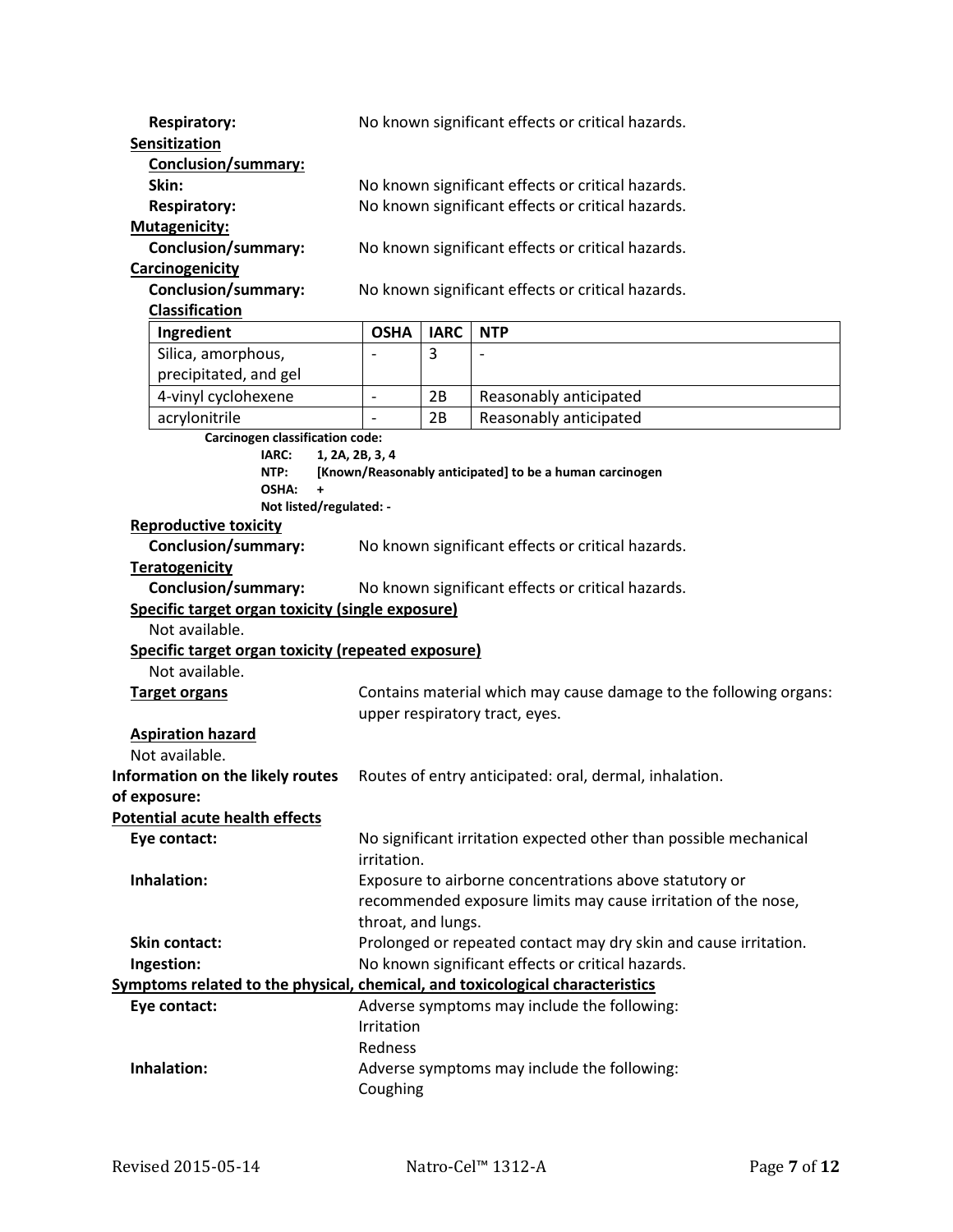|                                       | Respiratory tract irritation                                                              |  |  |
|---------------------------------------|-------------------------------------------------------------------------------------------|--|--|
| <b>Skin contact:</b>                  | Adverse symptoms may include the following:                                               |  |  |
|                                       | <b>Dryness</b>                                                                            |  |  |
| Ingestion:                            | No specific data.                                                                         |  |  |
|                                       | Delayed and immediate effects and also chronic effects from short- and long-term exposure |  |  |
| Conclusion/summary:                   | An epidemiological study was conducted which included 165                                 |  |  |
|                                       | precipitated silica workers who had been exposed an average time of                       |  |  |
|                                       | 8.6 years. Of these 165 workers, 44 had been exposed for an average                       |  |  |
|                                       | of 18 years. No adverse effects were noted in complete medical                            |  |  |
|                                       | examinations (including chest roentgenograms) of these workers.                           |  |  |
|                                       | Pulmonary function decrements were correlated only with smoking                           |  |  |
|                                       | and age but not with the degree or duration of dust exposures.                            |  |  |
|                                       | Laboratory studies have also been conducted in small animals via                          |  |  |
|                                       | inhalation of levels of precipitated silica dust of up to 126 mg/m <sup>3</sup> per       |  |  |
|                                       | periods from six months to two years. Although precipitated silica                        |  |  |
|                                       | was temporarily deposited in animals' lungs, most of the deposited                        |  |  |
|                                       | material was cleared soon after the dust exposure ended. The results                      |  |  |
|                                       | of all studies performed by, or known to, PPG indicated a very low                        |  |  |
|                                       | order of pulmonary activity for synthetic precipitated silicas. PPG                       |  |  |
|                                       | recommends that persons with breathing problems or lung disease                           |  |  |
|                                       | should not work in dusty areas unless a physician approves and                            |  |  |
|                                       | certifies their fitness to wear respiratory protection.                                   |  |  |
| <b>Short-term exposure</b>            |                                                                                           |  |  |
| <b>Potential immediate</b>            | No significant irritation expected other than possible mechanical                         |  |  |
| effects                               | irritation.                                                                               |  |  |
| <b>Potential delayed effects</b>      | Prolonged or repeated contact may dry skin and cause irritation.                          |  |  |
| Long-term exposure                    |                                                                                           |  |  |
| <b>Potential immediate</b>            | Repeated or prolonged inhalation of dust may lead to chronic                              |  |  |
| effects                               | respiratory irritation.                                                                   |  |  |
| <b>Potential delayed effects</b>      | Repeated or prolonged inhalation of dust may lead to chronic<br>respiratory irritation.   |  |  |
| <b>Potential chronic health</b>       |                                                                                           |  |  |
| effects                               |                                                                                           |  |  |
| General:                              | No known significant effects or critical hazards.                                         |  |  |
| Carcinogenicity:                      | No known significant effects or critical hazards.                                         |  |  |
| <b>Mutagenicity:</b>                  | No known significant effects or critical hazards.                                         |  |  |
| Teratogenicity:                       | No known significant effects or critical hazards.                                         |  |  |
| <b>Developmental effects:</b>         | No known significant effects or critical hazards.                                         |  |  |
| <b>Fertility effects:</b>             | No known significant effects or critical hazards.                                         |  |  |
| <b>Numerical measures of toxicity</b> |                                                                                           |  |  |
| <b>Acute toxicity estimates</b>       |                                                                                           |  |  |
| Not available.                        |                                                                                           |  |  |

## **12: Ecological information**

| <b>Toxicity</b>   |               |           |          |
|-------------------|---------------|-----------|----------|
| ent<br>$-100$<br> | <b>Result</b> | .i.<br>≏ו | 11 I r A |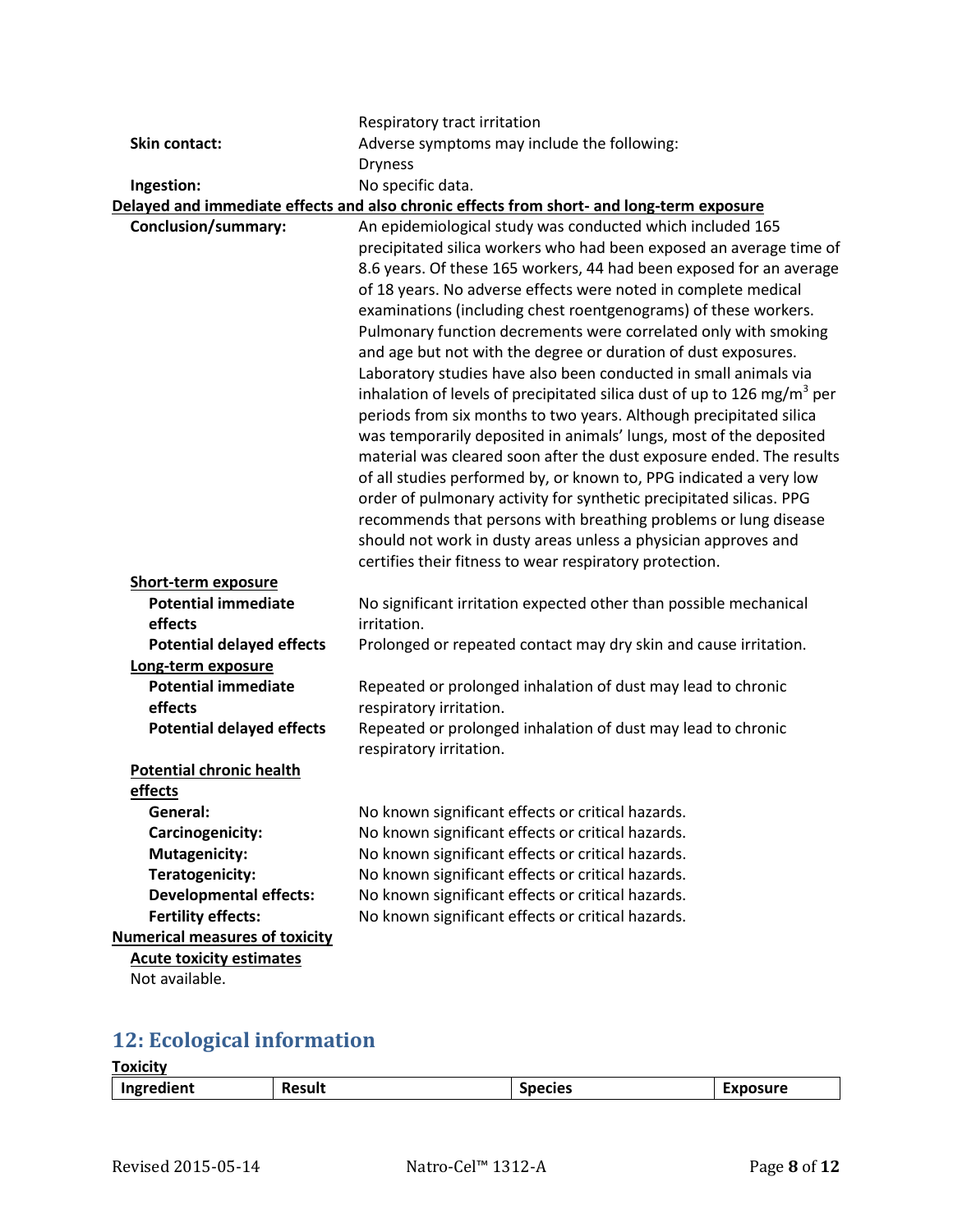| Silica, amorphous,                   | $NOEC > 1000$ ppm            |            | Daphnia – daphnia magna                           |                  | 24 hours                |
|--------------------------------------|------------------------------|------------|---------------------------------------------------|------------------|-------------------------|
| precipitated, and gel                |                              |            |                                                   |                  |                         |
|                                      | Acute NOEC > 10000 ppm fresh |            | Fish                                              |                  | 96 hours static         |
|                                      | water                        |            |                                                   |                  |                         |
|                                      | Acute NOEC $> 10000$ ppm     |            | Fish – brachydanio rerio                          |                  | 4 days static           |
| <b>Persistence and degradability</b> |                              |            |                                                   |                  |                         |
| Ingredient                           | <b>Aquatic half-life</b>     |            | <b>Photolysis</b>                                 |                  | <b>Biodegradability</b> |
| Silica, amorphous,                   |                              |            |                                                   | Not readily      |                         |
| precipitated, and gel                |                              |            |                                                   |                  |                         |
| <b>Bioaccumulative potential</b>     |                              |            |                                                   |                  |                         |
| Ingredient                           | <b>LogPow</b>                | <b>BCF</b> |                                                   | <b>Potential</b> |                         |
| Silica, amorphous,                   |                              | $\Omega$   |                                                   | low              |                         |
| precipitated, and gel                |                              |            |                                                   |                  |                         |
| <b>Mobility in soil</b>              |                              |            |                                                   |                  |                         |
| Soil/water partition                 | Not available.               |            |                                                   |                  |                         |
| coefficient $(K_{\text{oc}})$ :      |                              |            |                                                   |                  |                         |
| <b>Other adverse effects:</b>        |                              |            | No known significant effects or critical hazards. |                  |                         |

## **13: Disposal considerations**

**Disposal methods:** The generation of waste should be avoided or minimized wherever possible. Disposal of this product, solutions, and any by-products should at all times comply with the requirements of environmental protection and waste disposal legislation and any regional local authority requirements.

**Disposal should be in accordance with applicable regional, national, and local laws and regulations.**

**Refer to Sections 6, 7, and 8 for additional information on accidental release measures, handling and storage, and exposure controls.**

## **14: Transport information**

|                               | <b>DOT</b>               | <b>IMDG</b>              | <b>IATA</b>     |
|-------------------------------|--------------------------|--------------------------|-----------------|
| <b>UN number</b>              | Not regulated.           | Not regulated.           | Not regulated.  |
| <b>UN proper shipping</b>     |                          | $\overline{\phantom{a}}$ |                 |
| name                          |                          |                          |                 |
| <b>Transport hazard</b>       | $\overline{\phantom{0}}$ | $\overline{\phantom{a}}$ |                 |
| class(es)                     |                          |                          |                 |
| <b>Packing group</b>          |                          | $\overline{\phantom{a}}$ |                 |
| <b>Environmental hazards</b>  | No.                      | No.                      | No.             |
| <b>Marine pollutant</b>       | Not applicable.          | Not applicable.          | Not applicable. |
| substances                    |                          |                          |                 |
| <b>Additional information</b> |                          | $\overline{\phantom{a}}$ |                 |

**Special precautions for user: Transport within user's premises:** always transport in closed containers that are upright and secure. Ensure that persons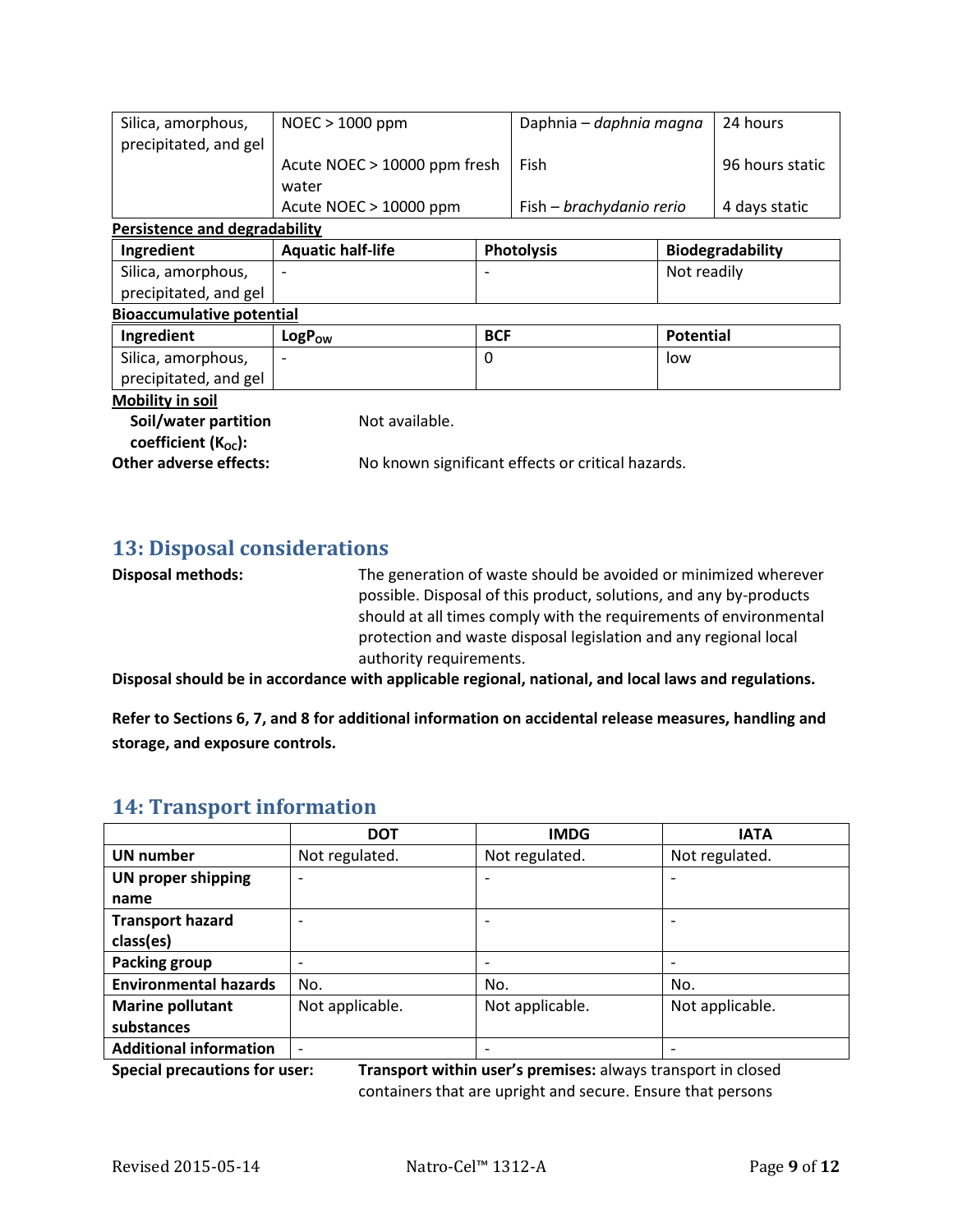transporting the product know what to do in the event of an accident or spillage. Not available.

**Transport in bulk according to Annex II of MARPOL 73/78 and the IBC code:**

## **15: Regulatory information**

#### **Inventory status United States inventory (TSCA 8b):** All components are listed or exempted. **Australia inventory (AICS):** All components are listed or exempted. **Canada inventory (DSL):** All components are listed or exempted. **China inventory (IECSC):** All components are listed or exempted. **Europe inventory (REACH):** All components are listed or exempted. Japan inventory (ENCS): Please contact your supplier for information on the inventory status of this material. **Korea inventory (KECI):** All components are listed or exempted. **New Zealand inventory (NZIoC):** All components are listed or exempted. **Philippenes inventory (PICCS):** All components are listed or exempted.

#### **United States**

**US Federal regulations:**

#### **SARA Title III**

#### **Section 302 – Extremely Hazardous Chemicals:**

The components in this product are either not SARA Section 302 regulated or are regulated but present in negligible concentrations.

#### **Section 311/312 – Hazard Categories:**

The components in this product are either not SARA Section 311/312 regulated or are regulated but present in negligible concentrations.

#### **Section 313 – Toxic Chemicals:**

This material does not contain any chemical components with known CAS numbers that exceed the threshold (de minimis) reporting levels established by SARA Title III, Section 313.

### **Comprehensive Environmental Response, Compensation, and Liability Act (CERCLA) – Reportable Quantity (RQ)**

The components of this product are either not CERCLA regulated, regulated but present in negligible concentrations, or regulated with no assigned reportable quantity.

#### **US State regulations:**

#### **New Jersey Right to Know:**

No components are subject to the New Jersey Right to Know Act.

#### **Pennsylvania Right to Know:**

| Acrylonitrile/butadiene polymer | Non-hazardous substance > 3%                                                                 |
|---------------------------------|----------------------------------------------------------------------------------------------|
| <b>Massachusetts:</b>           |                                                                                              |
| Acrylonitrile                   | Extraordinary hazardous substance                                                            |
| <b>California Prop. 65:</b>     |                                                                                              |
|                                 | WARNING: Contains the following chemical(s) known to the State of California to cause cancer |
| or reproductive harm:           |                                                                                              |

4-vinylcyclohexene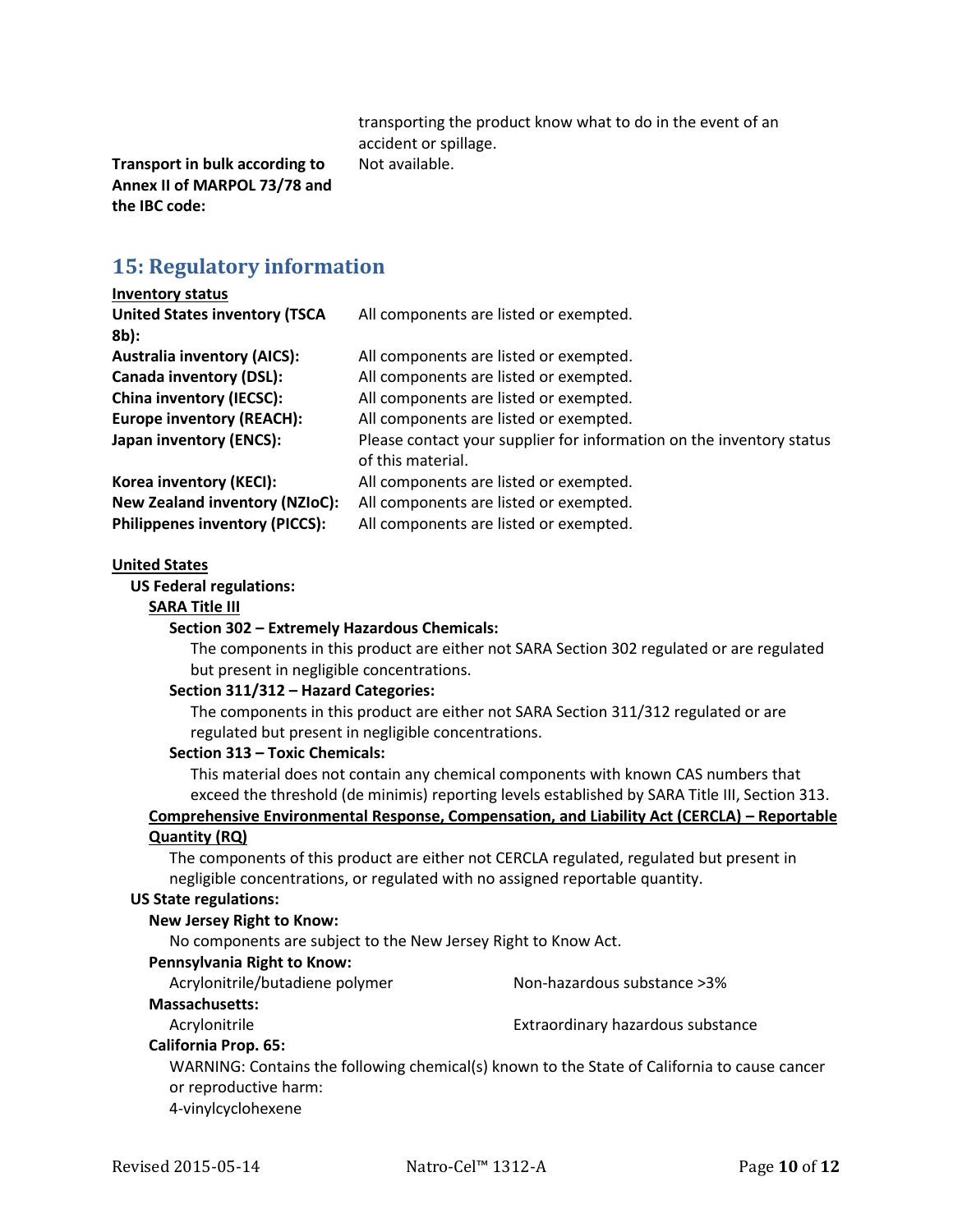Acrylonitrile 1,3-butadiene

## **16: Other information**

#### **Hazardous Material Indentification System (USA)**

| <b>HEALTH</b>       | n |
|---------------------|---|
| <b>FLAMMABILITY</b> | 1 |
| <b>REACTIVITY</b>   | n |

#### **PERSONAL PROTECTION**

#### **\* - chronic effects**

**Caution: HMIS® ratings are based on a 0-4 rating scale, with 0 representing minimal hazards or risks, and 4 representing significant hazards or risks. Although HMIS® ratings are not required on SDSs under 29 CFR 1901.1200, the preparer may choose to provide them. HMIS® ratings are to be used with a fully implemented HMIS® program. HMIS® is a registered mark of the Nation Paint & Coatings Association (NPCA). HMIS® materials may be purchased exclusively from J.J.Keller 800-327- 6868.**

**The customer is responsible for determining the PPE code for this material.**

| <b>Key to abbreviations:</b> | <b>ATE</b>          | Acute toxicity estimate                                 |
|------------------------------|---------------------|---------------------------------------------------------|
|                              | <b>BCF</b>          | <b>Bioconcentration factor</b>                          |
|                              | <b>GHS</b>          | Globally harmonized system of classification and        |
|                              |                     | labeling of chemicals                                   |
|                              | <b>IATA</b>         | <b>International Air Transport Association</b>          |
|                              | <b>IBC</b>          | Intermediate bulk container                             |
|                              | <b>IMDG</b>         | International Maritime Dangerous Goods                  |
|                              | LogPow              | Logarithm of the octanol/water partition<br>coefficient |
|                              | <b>MARPOL 73/78</b> | International convention for the Prevention of          |
|                              |                     | Pollution from Ships, 1973, as modified by the          |
|                              |                     | Protocol of 1978. (MARPOL = marine pollution)           |
|                              | UN                  | <b>United Nations</b>                                   |

### **Disclaimer:**

The information and recommendations contained herein are based upon data that are believed to be accurate and reliable. However, since data, safety standards, and government regulations are subject to change and the conditions of handling and use, or misuse are beyond our control, Natrochem, Inc. makes no warranty express or implied, with respect to the completeness or continuing accuracy of the information contained herein and disclaims all liability for reliance thereon.

Application and performance information are provided only as a guide, since the conditions of use are beyond the control of Natrochem, Inc. Consequently, Natrochem makes no warranties, express or implied, with respect to the goods or use of the goods or the performance of the goods and makes no warranties of fitness for a particular purpose for merchantability. Buyer acknowledges that Natrochem will not be liable for consequential, incidental, direct or special damages arising directly or indirectly in